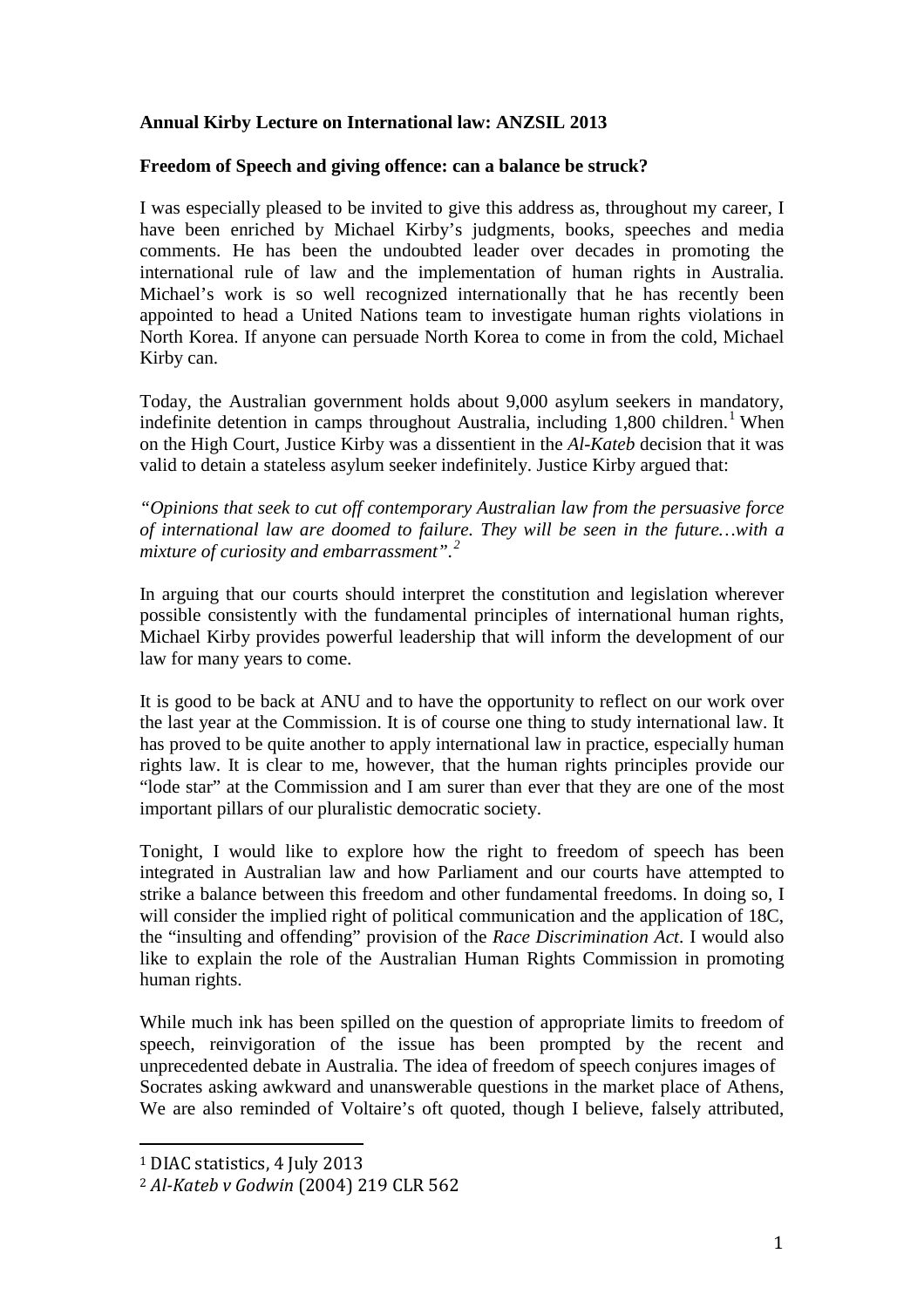assertion that 'I disapprove of what you say, but I will defend to the death your right to say it.'

Be careful what you choose to defend to the death, for I would like to challenge Voltaire's assertion, by suggesting that the right to freedom of speech may, and often must be, balanced with other rights and responsibilities. Recognition that freedoms are not usually absolute and should be balanced is hardly a new idea. It has, however, been surprising how often we need to remind ourselves of this simple proposition when so many claim a completely unfettered right to say exactly what they please.

Rather than a philosophical abstraction, the day-to-day realities in which freedom of speech is claimed raise hard questions. The right to freedom of speech is all too often abused on public transport. Recent examples include abuse against a French woman signing the "Marseilles" and an ABC reporter taking his daughter to school by bus. Racial abuse occurs in our shopping malls and even through our postal system against the families of Australian soldiers killed in Afghanistan. Indeed, over the last year the Commission has received a 59% increase in complaints against racial vilification in public, many of them on social media.<sup>[3](#page-1-0)</sup>

At the AHRC we have been especially concerned by the recent incident when a young girl made racial comments in a football match to start the National Indigenous week. The reason for our interest in the incident was that our **"Racism it stops with me"** campaign was launched at that match before 80,000 people. We watched with deepening concern as events unfolded. The President of the Collingwood Football Club apologized, only to make further racial comments on radio- characterized as "casual racism"-followed by yet another apology. These events prompted a week of public debate about the limits to freedom of speech and the value of S18C of the *Racial Discrimination Act* 1975 (Cth) that prohibits racial vilification in public.

Incidents such as these fueled the recent public debate about the acceptable limits to freedom of speech, a debate that led to the unexpected consequence of withdrawal by the Government of two of its major legislative reform initiatives earlier this year. The first was the *Human Rights and Anti-discrimination Bill 2012,* an ambitious exercise in legal consolidation of existing laws and much needed reform of the complex network of federal anti-discrimination laws. The second was a package of bills to regulate the Media, two of which were passed and four withdrawn, after a robust rejection by the media.

#### **Origins of freedom of expression**

The origins of the right to free expression, as a central component of democracy in the modern era, lie in the work of the father of liberalism, John Locke. [4](#page-1-1) In his turn, Locke influenced the adoption of freedom of speech by the First Amendment to the American Constitution. This was the first constitutional protection of the right to freedom of expression, which is commonly understood as enabling democratic governance, among other things. Freedom of speech was subsequently adopted in

<span id="page-1-0"></span> <sup>3</sup> AHRC 2012-13 Annual Report

<span id="page-1-1"></span><sup>4</sup> *Two Treatises of Government,* 1689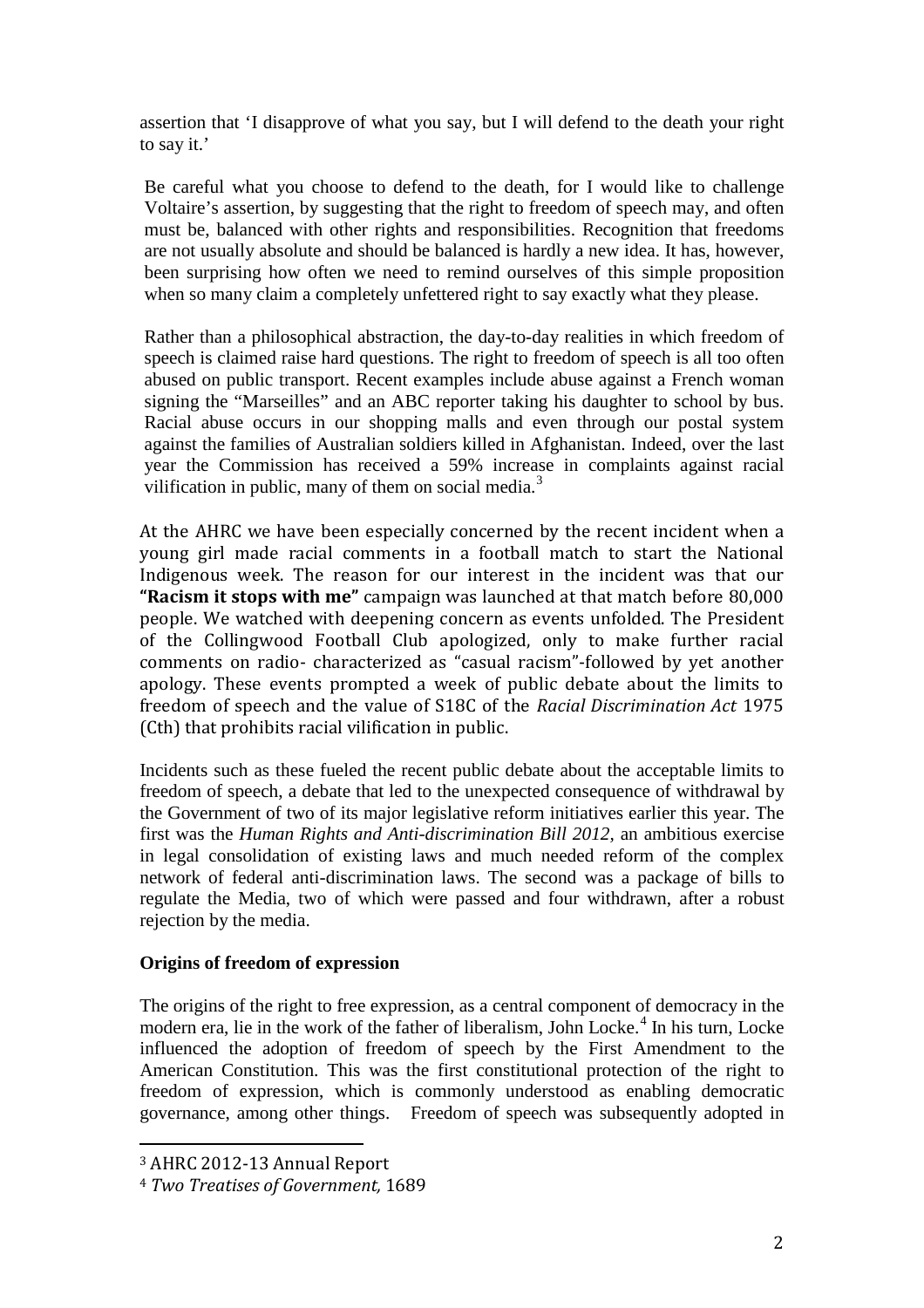national constitutions and legislation, and the common law courts developed the legal jurisprudence. The influence of such national laws on the development of international laws has been profound, and none more so than in respect of freedom of speech.

The right to freedom of expression is protected in the 1948 United Nations Universal Declaration on Human Rights, by the International Covenant on Civil and Political Rights 1966 (ICCPR), and by the European Convention on Human Rights.

Art 19 of the ICCPR provides that:

*(2) Everyone shall have the right to freedom of expression…*

*(3) …the exercise of this right 'carries with it special duties and responsibilities. It may be subject to certain restrictions, but these shall be such as are provided by law and are necessary: for respect of the rights or reputations of others, for the protection of national security or of public order or of public health or morals.*

Article 20(2) of this Convention also provides that:

*Any advocacy of national, racial or religious hatred that constitutes incitement to discrimination, hostility or violence shall be prohibited by law.*

These provisions were given greater precision by the International Convention on the Elimination of Racial Discrimination 1965 condemning the promotion of racial hatred. In particular, Article 4 requires States to make it an offence punishable by law to disseminate ideas based on racial superiority or hatred.<sup>[5](#page-2-0)</sup>

# **To what extent have these treaty-based rights to freedom of speech, and limitations on that freedom, been implemented in Australian law?**

In considering the fraught question of the role of international law in domestic law, it seems that human rights and Australian law are like ships passing in the night. They give each other a wide berth for fear of collision.

If the  $20<sup>th</sup>$  century was a time for negotiation and articulation of international human rights, the  $21<sup>st</sup>$  century is a time for implementation of those rights. This is especially true of Australia where, as good international citizens we played an active role in developing the body of international human rights law, but where we have generally chosen not to implement those rights directly in our national laws and practices.

Australia is unique among comparable legal systems in that it has no explicit constitutional protections for most human rights and has no human rights act, as such.

<span id="page-2-0"></span> <sup>5</sup> The jurisprudential flesh has been put on the bones of these laws by the work of the Human Rights Committee in *General Comment No 34*.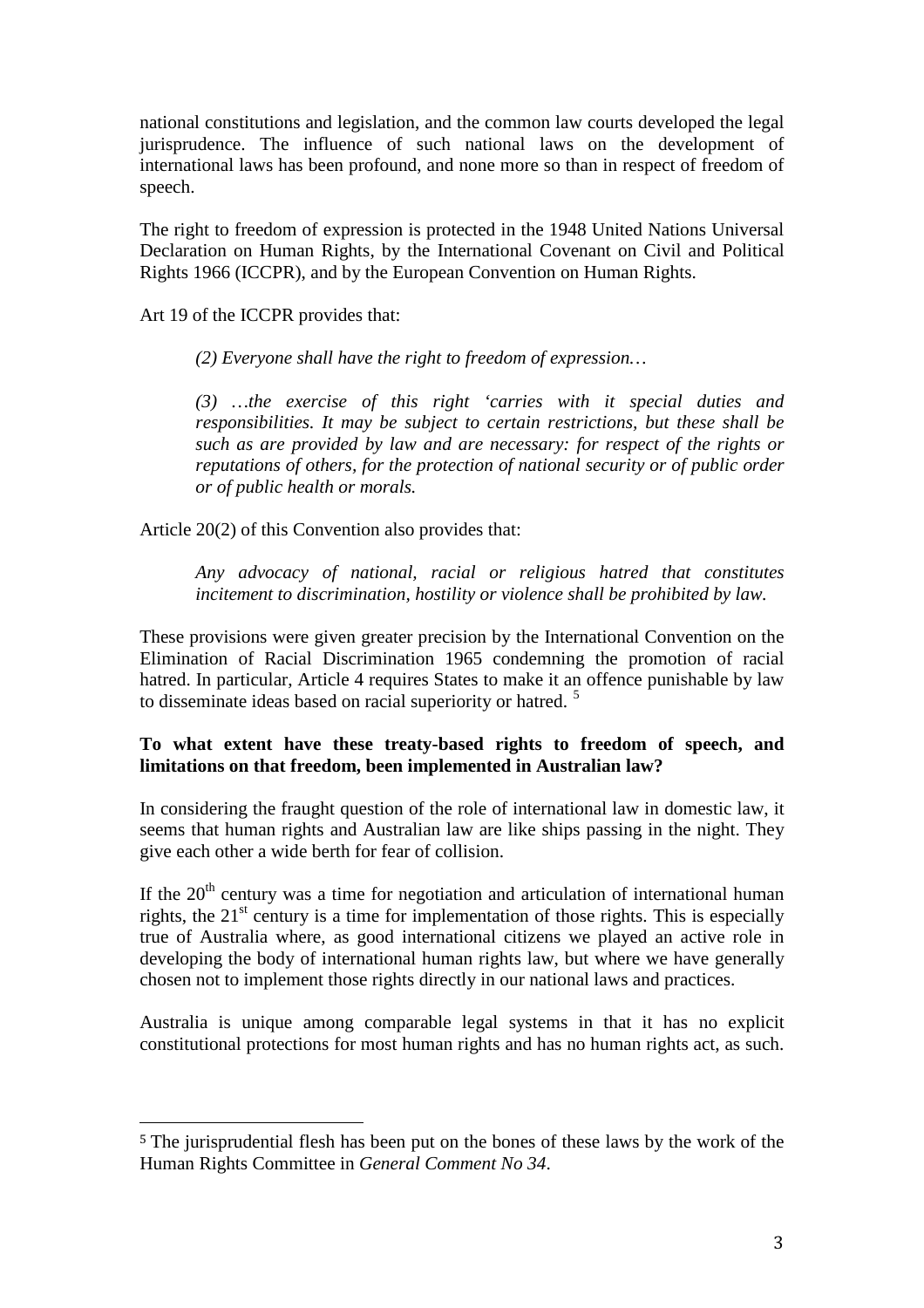The Australian Constitution deals with human rights in an 'incoherent patchwork'.[6](#page-3-0) The Government and Parliament, rather than our courts, play the primary role in restricting or protecting our human rights, the Constitution guarantees some human rights in narrow respects only and most of our judges see themselves as restricted to statutory interpretation when applying common law protections.<sup>[7](#page-3-1)</sup>

There is no explicit constitutionally guaranteed right to freedom of speech. Rather, the right to free political communication was implied from the interstices of the Constitution in *Lange v ABC* 1997. [8](#page-3-2) The source of this implied right was that it was necessarily inherent in a parliamentary system of representative and responsible government. The right is, however, at best a shield, and not a sword with which to enforce the freedom. While the right is not an individual freedom, it precludes the curtailment of the right to political communication through the exercise of legislative or executive power.

# **Australian Human Rights Commission**

Rather than constitutional or legislative protections of our fundamental freedoms, Australia has created what might be described as an essentially administrative system to monitor and promote human rights. In 1986, the Commonwealth introduced the *Australian Human Rights Commission Act 1986 (Cth)* which created the Australian Human Rights Commission (AHRC). [10](#page-3-4) The legislation establishing our mandate creates the obligation to assess whether Australia meets international human rights law and to advocate for human rights. The Commission is limited to an indirect form of access to justice through investigation and conciliation of complaints. While the Commission has no power to make binding and final decisions it is successful in conciliating 65% of complaints and very few matters take the next step to the Federal Courts.<sup>[11](#page-3-5)</sup>

In monitoring human rights, our statute sets the benchmark definition for the Commission's work as those "rights and freedoms recognized" in the ICCPR, the Convention on the Rights of the Child (CROC) and various declarations with respect to Religion, the Disabled, and Discrimination in Employment. [12](#page-3-6)

<span id="page-3-0"></span> <sup>6</sup> P Gerber and M Castan, *Contemporary Perspectives on Human Rights in Australia* (2013) at 84.

<span id="page-3-1"></span><sup>7</sup> Ibid, Gerber and Caston at p 38.

<span id="page-3-2"></span><sup>8</sup> (1997) 189 CLR520

<span id="page-3-3"></span><sup>9</sup> Ibid, at p 560

<span id="page-3-4"></span><sup>10</sup> As Australia's national human rights institution, the AHRC is an independent statutory body that is recognized as an "A" status Institution in accordance with the United Nation's Paris Principles.

<span id="page-3-5"></span><sup>11</sup> Under the separation of powers doctrine, *Brandy v HREOC 1995*, the adjudicative functions have been transferred to the Federal Courts.

<span id="page-3-6"></span><sup>12</sup> Scheduled instruments are the Convention on the Elimination of Discrimination in Employment, ICCPR, CROC, Declaration on the Mentally Retarded, Declaration on the Rights of the Disabled.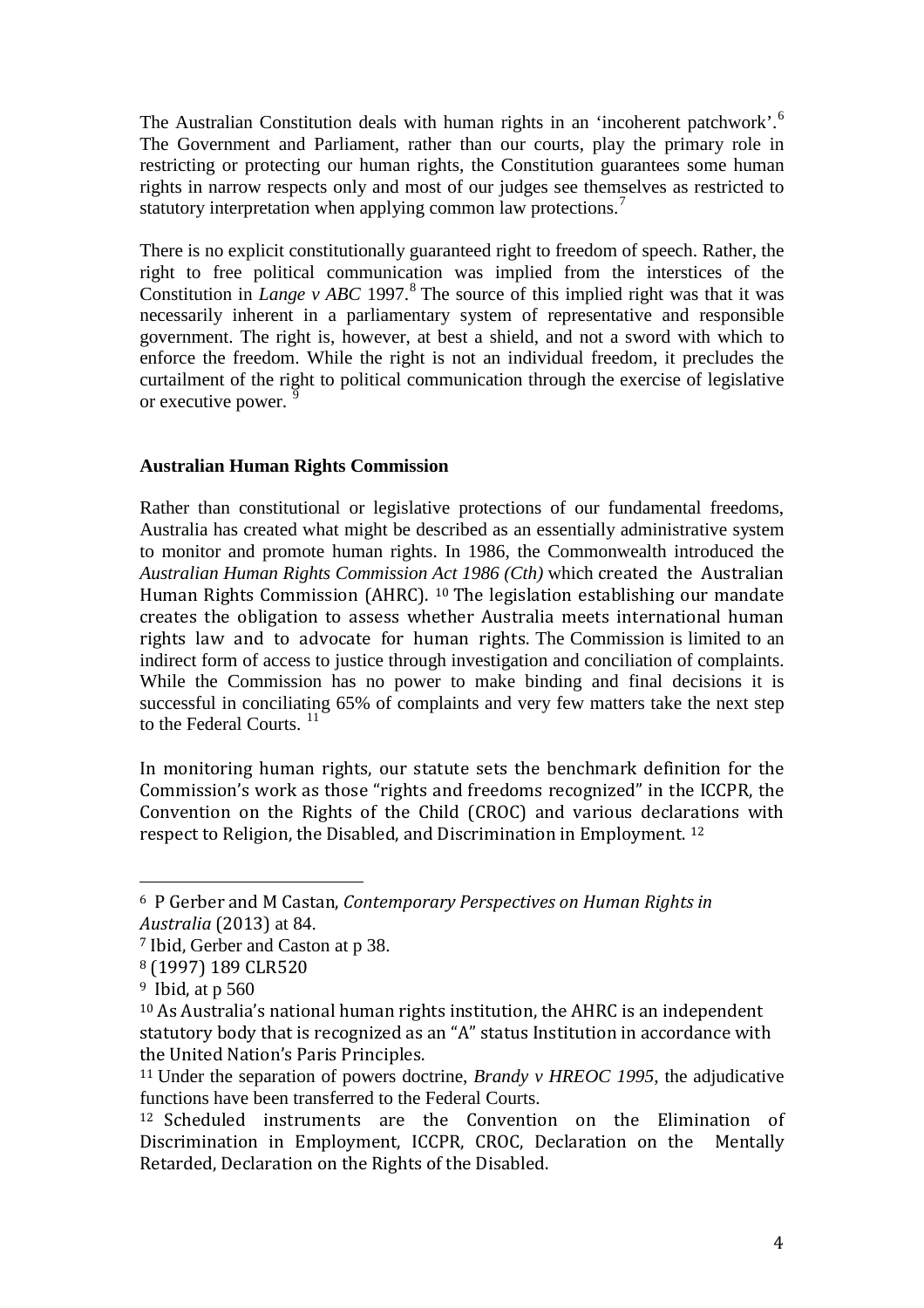This selective approach to the definition of human rights has important consequences for the Commission.

First, many core human rights treaties are not included in our mandate, such as the ICESCR, Refugees Convention and the Torture convention do not form part of the definition of human rights. Secondly, in respect of those treaties that are within the statutory mandate of the Commission, the ICCPR and CROC have not been given direct implementation in Australian law.

Indeed, many of the international human rights treaties to which Australia is a party are not part of Australian law, as they have not been implemented by legislation in accordance with the principle of parliamentary sovereignty. There is thus a 'disconnect' between our international human rights responsibilities and Australian law For example, as the ICCPR is not, as such, part of Australian law, the Commission's analysis of the right of asylum seekers not to be detained arbitrarily, relies upon Article 9 of a treaty that is not part of domestic law. The practical result is that the Commission has one hand tied behind it[s b](#page-4-0)ack when we point out breaches of human rights law to departmental officials. <sup>13</sup>

In respect of the Conventions on race, sex and disability, comprehensive legislation has been adopted by Australia. Commissioners have been appointed under the Racial Discrimination Act 1975 (Cth), Sex Discrimination Act 1984 (Cth) and the Disability Discrimination Act 1992 (Cth). The power of the Commission to receive and attempt to conciliate complaints is largely exercised in respect of these three acts, more recently joined by the *Age Discrimination Act 2004 (Cth)* for which there is no international convention.

Of the 18,000 or so inquiries and complaints we receive a year we receive maybe one or two a year in respect of freedom of speech. This contrasts sharply with a rising number of complaints with respect to racial abuse, especially through social media..<sup>1</sup>

In summary, the Commission has specific powers in respect of race, sex, disability and age discrimination but is confined in respect of other human rights to treaties that are not part of our law. It is for this reason that the common law and jurisprudence developed by our courts, especially the Federal Court and High Court of Australia, assume so important a role in protecting human rights in this country.

# **Common law and the High Court**

<span id="page-4-0"></span><sup>&</sup>lt;sup>13</sup> Some exceptions to this disconnect are to be found in legislation that in various ways implements human rights obligations such as the Privacy act, parts of the *Migration Act* eg : definition of a refugee and the principle of non-*refoulement*, Criminal Code's prohibition on torture, Fair Work Act 2009, labor rights re social and economic rights, Paid Parental Leave Act 2010 (Cth)

<span id="page-4-1"></span><sup>14</sup> Last year, 19% of complaints based on the *Race Discrimination Act* concerned racial vilification and hatred; with a 19% increase over the year before; 36% arose in the internet (where we have had a significant increase) and 27% in employment.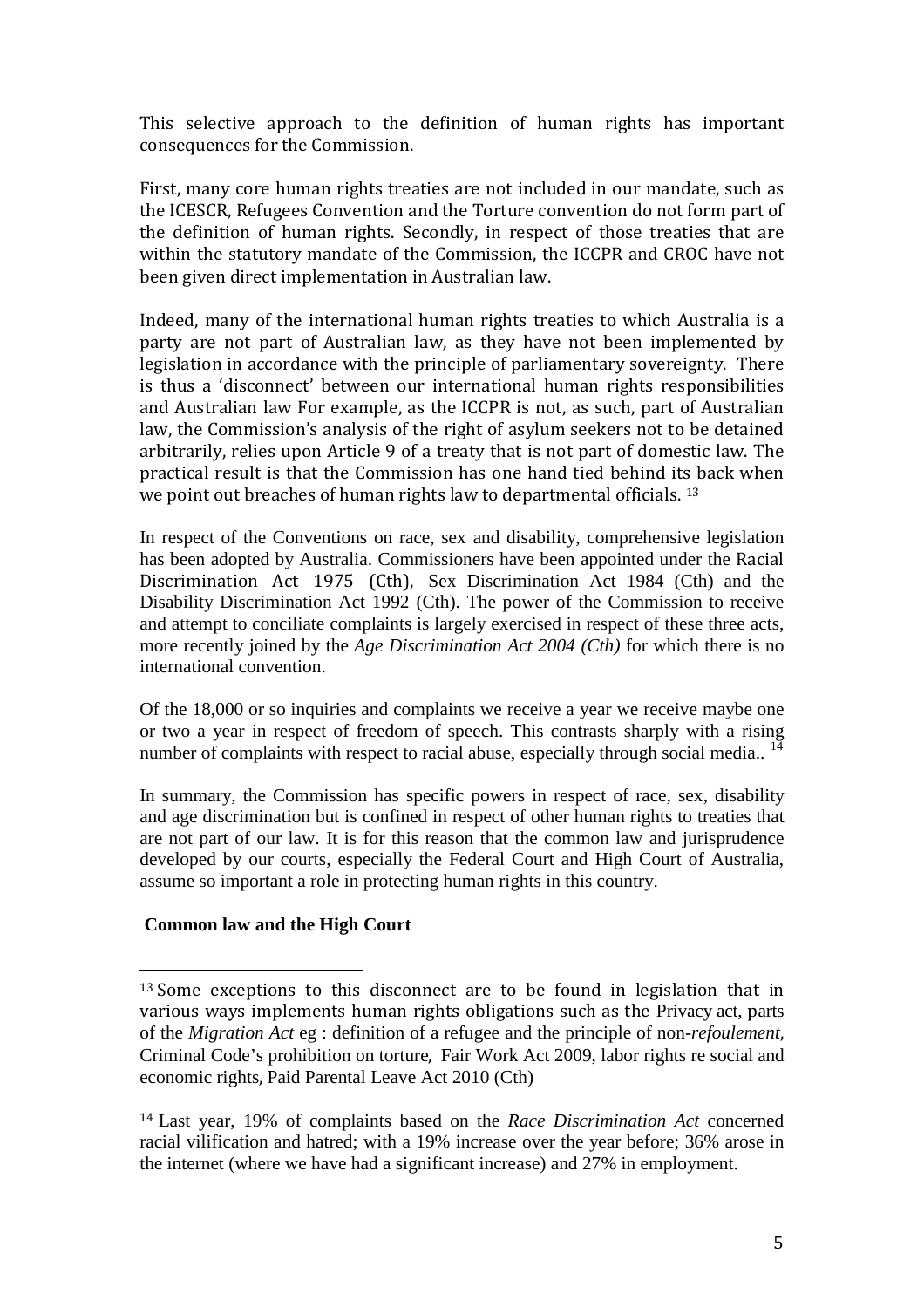As the Chief Justice French has observed, the common law is the 'ultimate constitutional foundation'.[15](#page-5-0) It provides a basis on which the High Court can develop jurisprudence to constrain government power.

While the High Court has protected against excessive parliamentary and executive infringements of human rights, that protection has been piecemeal only. The judiciary has accepted the role of civil and political rights as part of Australian law in cases such as *Mabo (No.2).* Brennan J recognized that international law is a "legitimate and important influence on the development of the common law, especially as it declares universal human rights". [16](#page-5-1)

But it remains true that the High Court has emphasized restrictions on executive power rather than individual guarantees of liberty.<sup>[17](#page-5-2)</sup> It is also true that the courts have avoided abstract discussions of human rights, or the international treaties that articulate them, in favor of narrow principles of statutory interpretation and legalism.

The common law has long recognized the right to freedom of expression. The High Court has stated that:

*".. every body is free to do anything, subject only to the provisions of the law, so that one proceeds upon an assumption of freedom of speech and turns to the law to discover the established exceptions to it".[18](#page-5-3)*

But the right to freedom of speech is well recognized as one that is not absolute or unqualified; the right can be constrained if the law reasonably serves a countervailing public purpose. Examples include the laws of defamation, blasphemy, contempt of court and of parliament, confidential information, torts of negligent misstatement, deceit and injurious falsehood, public order offences such as those dealing with obscenity, copyright, censorship and consumer protection.

The High Court has been cautious when applying the right to freedom of speech in practice. In *Coleman v Power*, the High Court set aside a conviction for using insulting words -that the police are corrupt- because the words were essentially political.<sup>[19](#page-5-4)</sup> The legislation was read down to apply only where the insulting words are intended or likely to provoke an unlawful physical reaction. Justices Gummow and Hayne stressed that, "for the fundamental common law right of freedom of expression to be eroded, clear words are required". [20](#page-5-5)

# **What protections should be given to offensive language?**

An answer to the question, how far should freedom of speech protect offensive or hurtful language, is that a balance needs to be struck of values of dignity and equality:

<span id="page-5-0"></span> <sup>15</sup> "Protecting Human Rights without a Bill of Rights", speech to the John Marshall School of Law, (Chicago, 26 January 2010).

<span id="page-5-1"></span><sup>16</sup> (1992) 175 CLR 1, at p 141-2

<span id="page-5-2"></span><sup>17</sup> Gerber and Caston at p 73

<span id="page-5-3"></span><sup>18</sup> *Eatock v Bolt* [2011] FCA 1103, Para 231

<span id="page-5-4"></span><sup>19</sup> (2004) 220 CLR 1

<span id="page-5-5"></span><sup>20</sup> Ibid, at para 192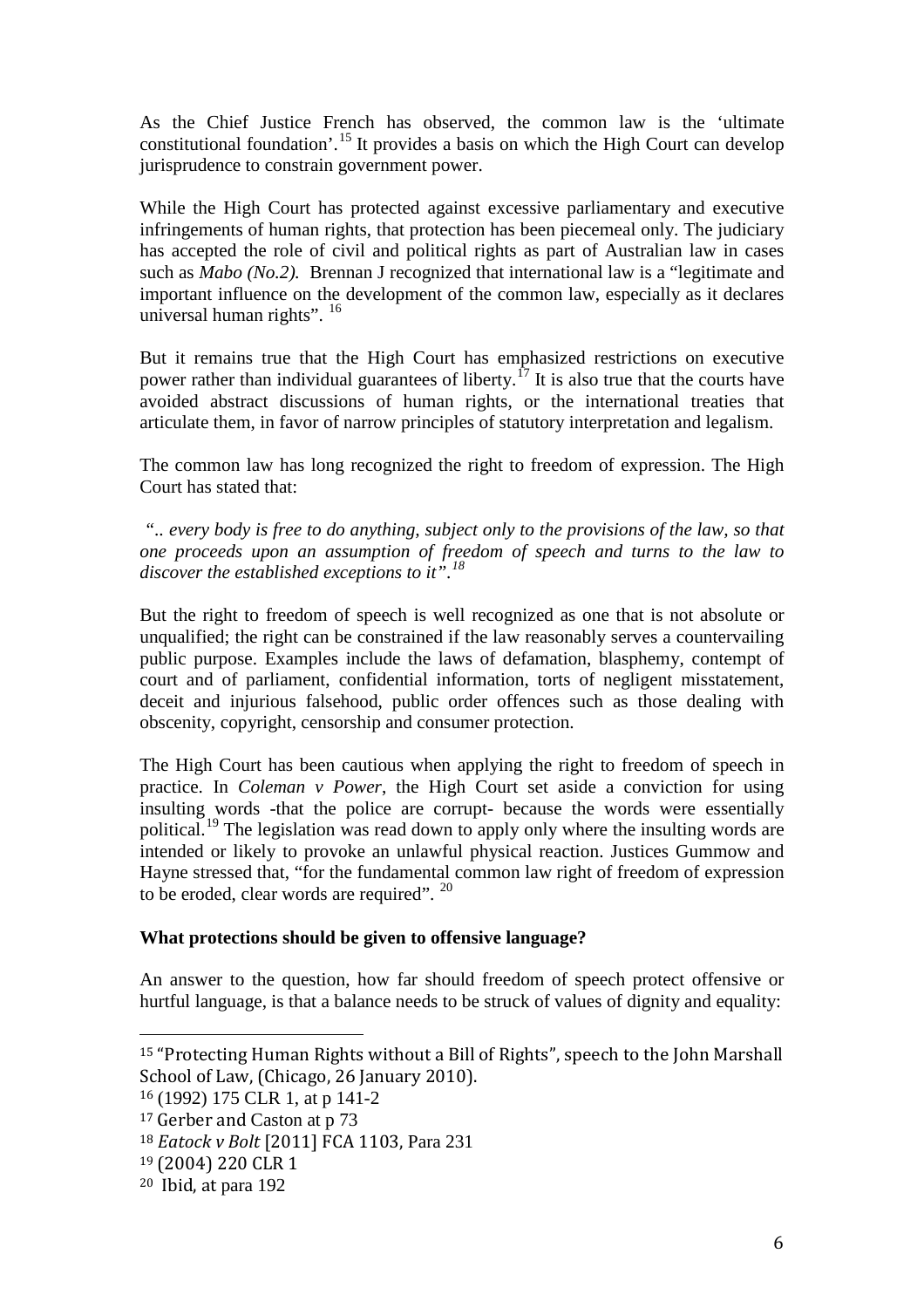*Racial vilification infringes 'the fundamental liberal-democratic principle that all members of a community as a whole should be treated as equal to each other" (at 194)… in a free and pluralistic society encouraging tolerance and mutual civility amongst them is an especially important aim".[21](#page-6-0)*

The right to political communication has provided relatively weak protection for freedom of expression. Decisions of the High Court indicate that political debate may properly be unruly and raucous and may involve unpleasantness and insult.<sup>[22](#page-6-1)</sup> In *Coleman* the High Court considered that insult and invective are part and parcel of political communications.<sup>[23](#page-6-2)</sup> The majority view might be contrasted with that of Callinan J who doubted that insulting words make a contribution to free and informed debate.

More recently, the High Court has determined that any conflict between the right to political communication and regulations that restrict that right may be resolved by considering whether the restriction is reasonably appropriate and serves a legitimate end compatible with the Constitution

The appropriate limits on political communication were considered this year in *Monis v* The Queen.<sup>[24](#page-6-3)</sup> A Muslim cleric and another were accused of sending offensive letters to the families of soldiers killed in Afghanistan referring to them in 'a denigrating and derogatory fashion'. They were convicted under s 471.12 of the *Criminal Code* (Cth) that prohibits the use of a postal service in a way that a reasonable person would regard as 'menacing, harassing or offensive'. The legal issue for the High Court was whether this provision impermissibly burdens freedom of communication about government or political affairs. Counsel for one of the accused, David Bennett QC argued that the letters were 'purely political' and should be protected as free speech. As the Court was evenly split in answering this question, the convictions were accordingly upheld.  $25$ 

The Chief Justice found the provision was in his view a burden on the right of political communication and did not serve a reasonable appropriate and legitimate end because it was too broad and was therefore incompatible with the freedom of communication necessary for representative and responsible government. The views of Chief Justice French were supported by Justices Hayne and Hayden. Justice

<span id="page-6-2"></span><sup>23</sup> Per JJ McHugh, Gummow, Hayne and Kirby.

<span id="page-6-3"></span><sup>24</sup> [2013] HCA 4, 17 February 2013

<span id="page-6-0"></span> <sup>21</sup> Chesterman: Freedom of Speech in Australian law:

<span id="page-6-1"></span><sup>22</sup> In the *Hinch v Hogan* where Hinch contravened a suppression order by naming persons under the *Serious Sex Offenders Monitoring Act 2005 (Vic*), the High Court upheld the legislation on the ground that it served a legitimate end. The same result was reached in *Wotton v Qld* (2012) where a prohibition on attending public meetings on Palm Island was found to be reasonably adapted to meet a legitimate end.

<span id="page-6-4"></span><sup>&</sup>lt;sup>25</sup> The Court of Criminal Appeal found that the provision was "reasonably appropriate" and adapted to serve a legitimate end in a manner compatible with the maintenance of the system of government prescribed by the Constitution". Bathurst CJ stressed that the word 'offensive' requires a strong reaction, anger, rage, disgust or hatred.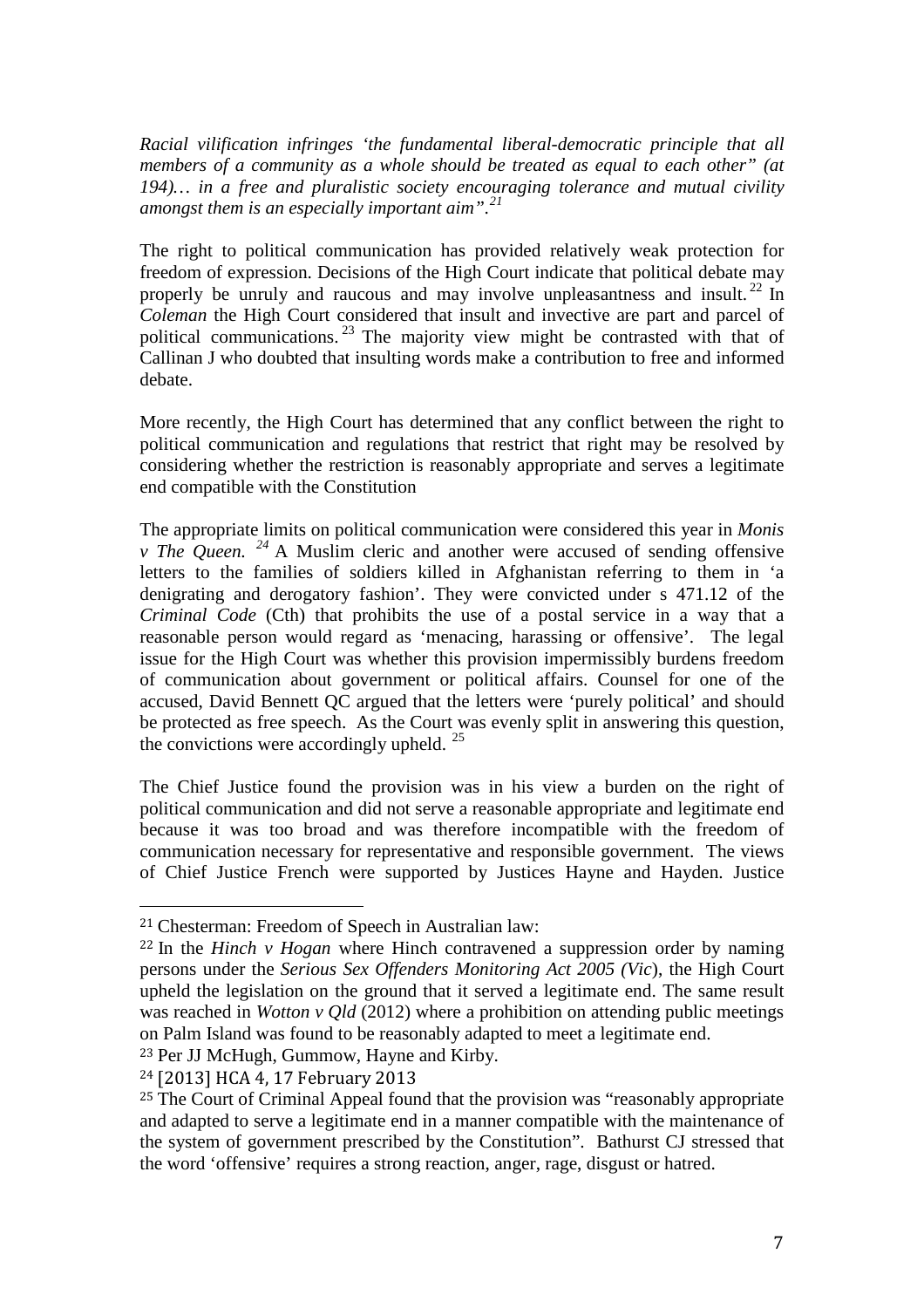Hayden, nonetheless, observed, in a judgment that included a moving poem to a son lost in battle, that the right of political communication was flawed, describing it as "a noble and idealistic enterprise which has failed, is failing and will go on failing".

Justices Crennan, Kiefel and Bell, in a joint judgment, agreed that the provision was valid as it was proportionate to a legitimate aim. They confirmed that the degree of offensiveness should be at the higher end of the spectrum, requiring serious offensive material. A restriction on freedom of speech may be allowed, these justices concluded, subject to the need to protect legitimate interests.

The 3-3 decision of the High Court was a disappointing outcome, as the justices disagreed on the application of the principle (of a proportionate measure to achieve a legitimate aim) to the statutory provision at issue, in effect upholding the earlier convictions.

Another and more controversial aspect of the right to free speech relates to the notion of insulting or giving offence.

The *Racial Discrimination Act* 1975 (Cth) (RDA) was enacted to give effect to the CERD which, in Art. 4 (a), provides that States parties:

*"Shall declare an offence punishable by law all dissemination of ideas based on racial superiority or hatred, incitement to racial discrimination as well as all acts of violence or incitement to such acts against any race or group of persons of another color or ethnic origin etc."*

Section 18 C of the RDA prohibits offensive behavior on the basis of race, color or national or ethnic origin. More precisely, it is unlawful for a person to do an act, otherwise than in private if the act is reasonably likely, in all the circumstances, to "offend, insult, humiliate or intimidate" another person and the act is done because of the race or national origin of that person.

There are several exceptions to s. 18C: it is not unlawful if what was said was done reasonably and in good faith, for specified purposes including a genuine purpose in the public interest or was a fair or accurate report of any matter of public interest or was fair comment, if the comment was a genuine belief. The legislative aim of these exceptions was to balance freedom of speech with the right to be free from racial prejudice and intolerance.

There is relatively little guidance given by the courts as few cases have arisen for decision. The much-discussed *Bolt Case* illustrates how the exceptions apply in practice. Ms Eatock complained about two newspaper and blog articles written by Mr Bolt and published in the *Herald Sun*. She argued that the articles were offensive to fair-skinned aboriginal people in saying that they pretended to be of Aboriginal identity in order to gain access to welfare benefits.

Justice Bromberg of the Federal Court applied an objective test to conclude that ordinary and reasonable members of an aboriginal group were reasonably likely to be "offended, insulted, humiliated or intimidated' by the imputations in the articles and that the offensive conduct was not exempt because the articles contained errors of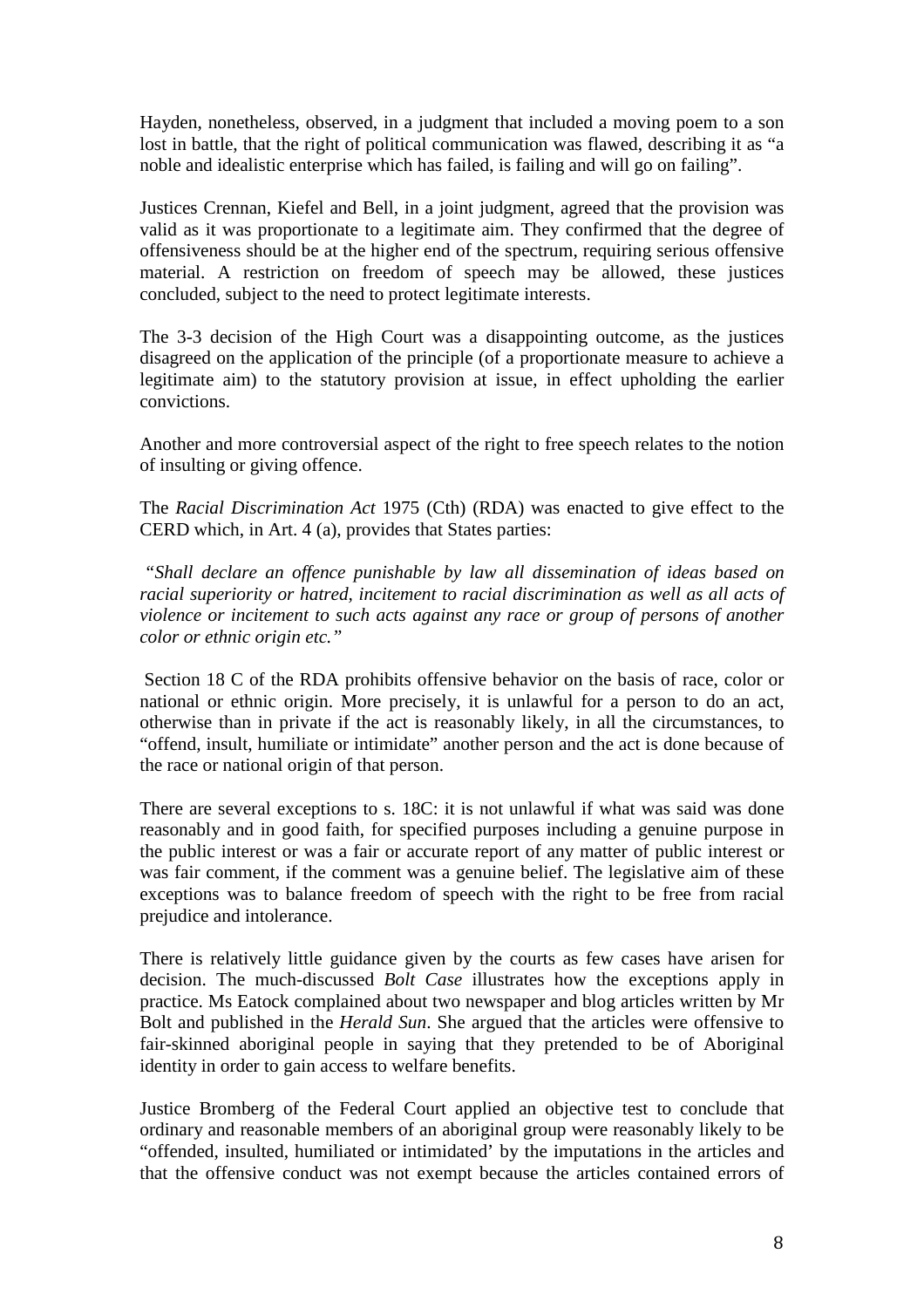fact, distortions of the truth and inflammatory and provocative language. Mr Bolt has not acted reasonably or in good faith.

It was a key point in Justice Bromberg's judgment that 'beyond the hurt and insult involved', the conduct was likely to intimidate fair-skinned Aboriginal people, especially those who are young and vulnerable in respect of their identity. He stressed that it was not unlawful to deal with racial vilification by challenging the genuineness of the identification of a group of people. To do so is protected by the right to freedom of speech. Rather, he emphasized the manner in which this subject matter was dealt with.

Bromberg concluded that outside political discourse, freedom of expression is not merely a freedom to speak inoffensively or politely but there is a restraint on inflammatory, provocative language and gratuitous insults. Language should have a legitimate purpose in communicating a point of view and not disparage those to whom offence has been caused.

The *Bolt* case illustrates the practice of Australia's courts in requiring that for speech to be unlawful, it will usually be at the egregious end of the spectrum, involving intimidation or humiliation, not merely an offensive and insulting act. Courts have never found speech unlawful when the language was at the lower threshold. Conduct must have "profound and serious effects, not to be likened to mere slights". <sup>[26](#page-8-0)</sup>

#### **Impact on the HRAD Bill**

Finally, we come to the HRAD Bill. Over the last 30 years or so Australian federal and state legislation on human rights has grown "like topsy". It has been *ad hoc*, reflecting the evolution of human rights treaties over the decades: Race, Sex, Disability and Age, with some sections of wide ranging legislation such as the *Migration Act* and the *Crimes Act*. A significant body of law has grown up on discrimination matters, broadly giving effect to the principle of equality. These laws at the federal level required some simplification because of overlap and inconsistent provisions. The stated aim of the HRAD Bill was to create a single integrated piece of legislation. Indeed, the Bill did achieve a comprehensive consolidation of the existing law and the then Attorney supported the initiative on the grounds of a common sense rationalization of the law; one that would bring benefits to business and the community alike.

An area of reform was to expand the language of discrimination laws, borrowed in part from *S 18* C, to apply to the new attributes, including nationality, social origin, religion, sexual orientation and industrial and medical history.

Discrimination was defined as treating a person 'unfavorably', a term that was defined to include, "harassing, offending, insulting or intimidating" another person.

<span id="page-8-0"></span> <sup>26</sup> *Creek v Cairns Post Pty Ltd* FCA 2001 (Kiefel J); *Bropho v HREOC* 2004, FCA, French J, Scully Hely J and Branson J in *Jones* at 92 put it as "real,offence".